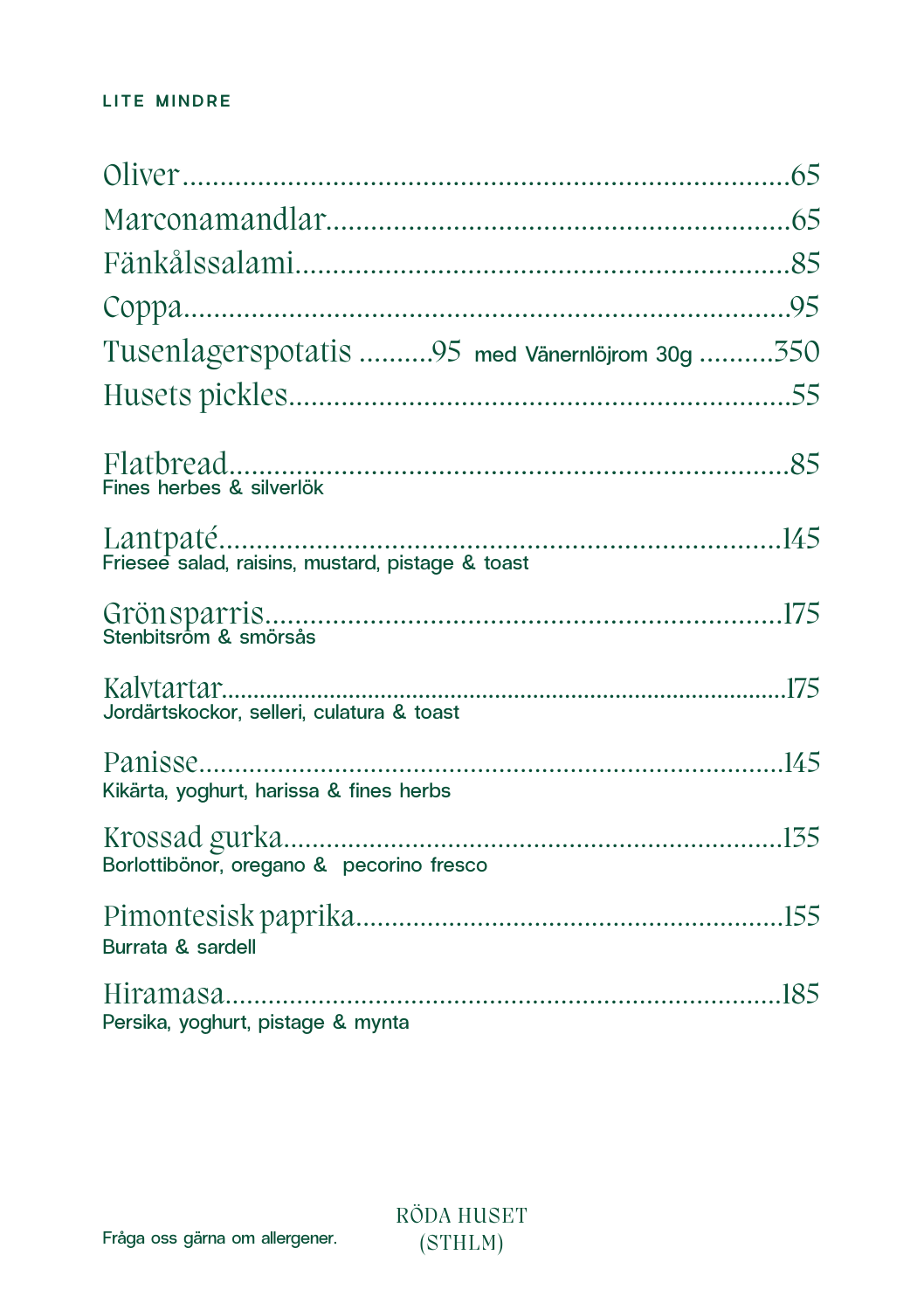## **LITE STÖRRE**

| Kohlrabbi, gurka, yoghurt & vattenkasse          |  |
|--------------------------------------------------|--|
| Zucchini, fermenterad grön tomat & sauce Romesco |  |
| Kronärtskocka, nässlor, äggula & parmesan        |  |
| PIZZA "SLAJS"                                    |  |
|                                                  |  |
|                                                  |  |
|                                                  |  |
| OST                                              |  |
|                                                  |  |
|                                                  |  |
|                                                  |  |
| SÖTT                                             |  |
| Crème Fraiche                                    |  |
| Rosenmaräng, jordgubbar & grädde                 |  |
|                                                  |  |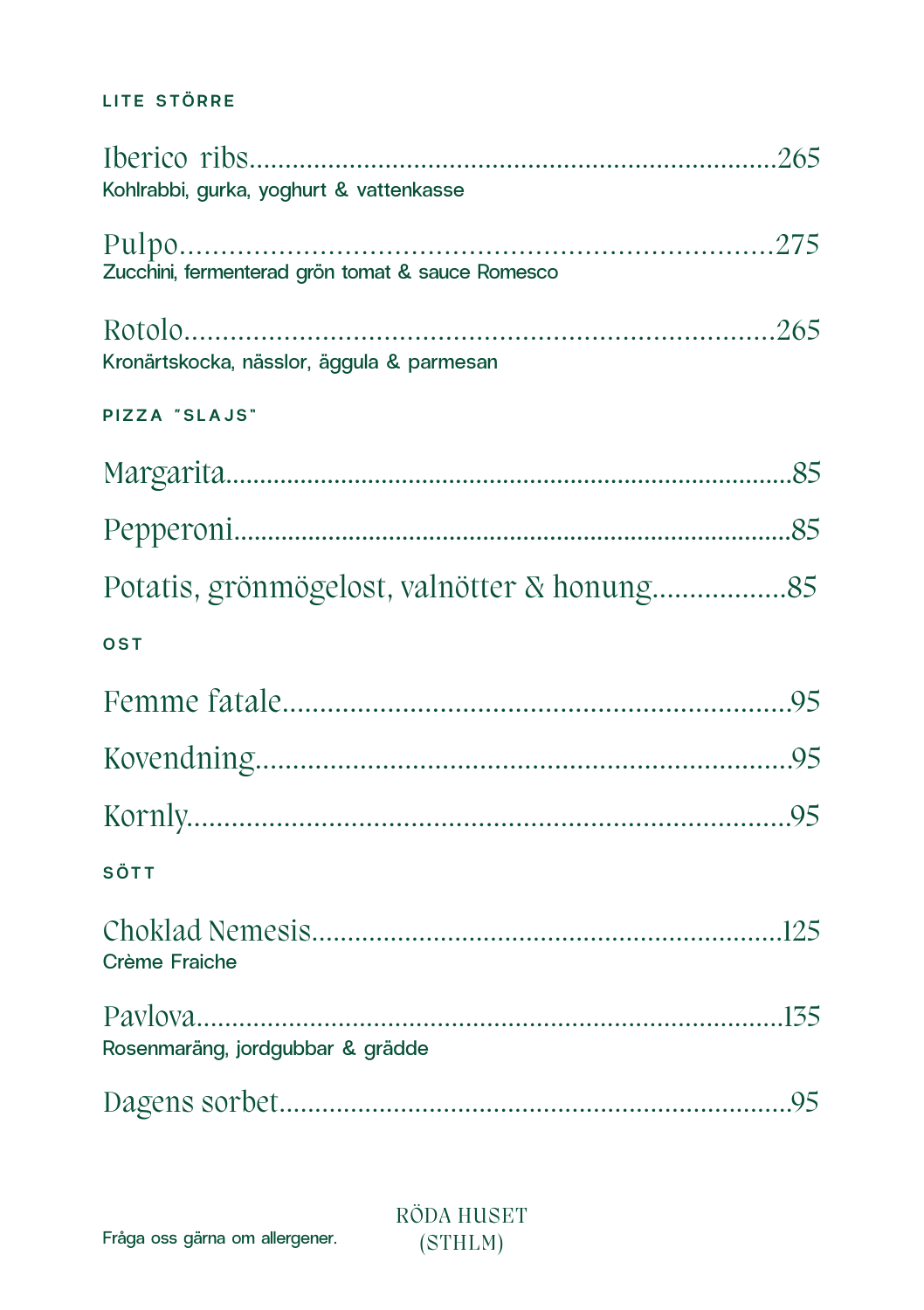## **SOMETHING SMALL**

| Thousandlayer potatoes95 with white fishroe 30g 350 |  |
|-----------------------------------------------------|--|
|                                                     |  |
| Fines herbes & silver onion                         |  |
|                                                     |  |
|                                                     |  |
| Jerusalem artichoke, sellery, culatura & toast      |  |
| Chickpea, yoghurt, harissa & fines herbs            |  |
| Borlotti beans, oregano & pecorino fresco           |  |
| Burrata & anchovy                                   |  |
| Peaches, youghurt, pistachio & mint                 |  |